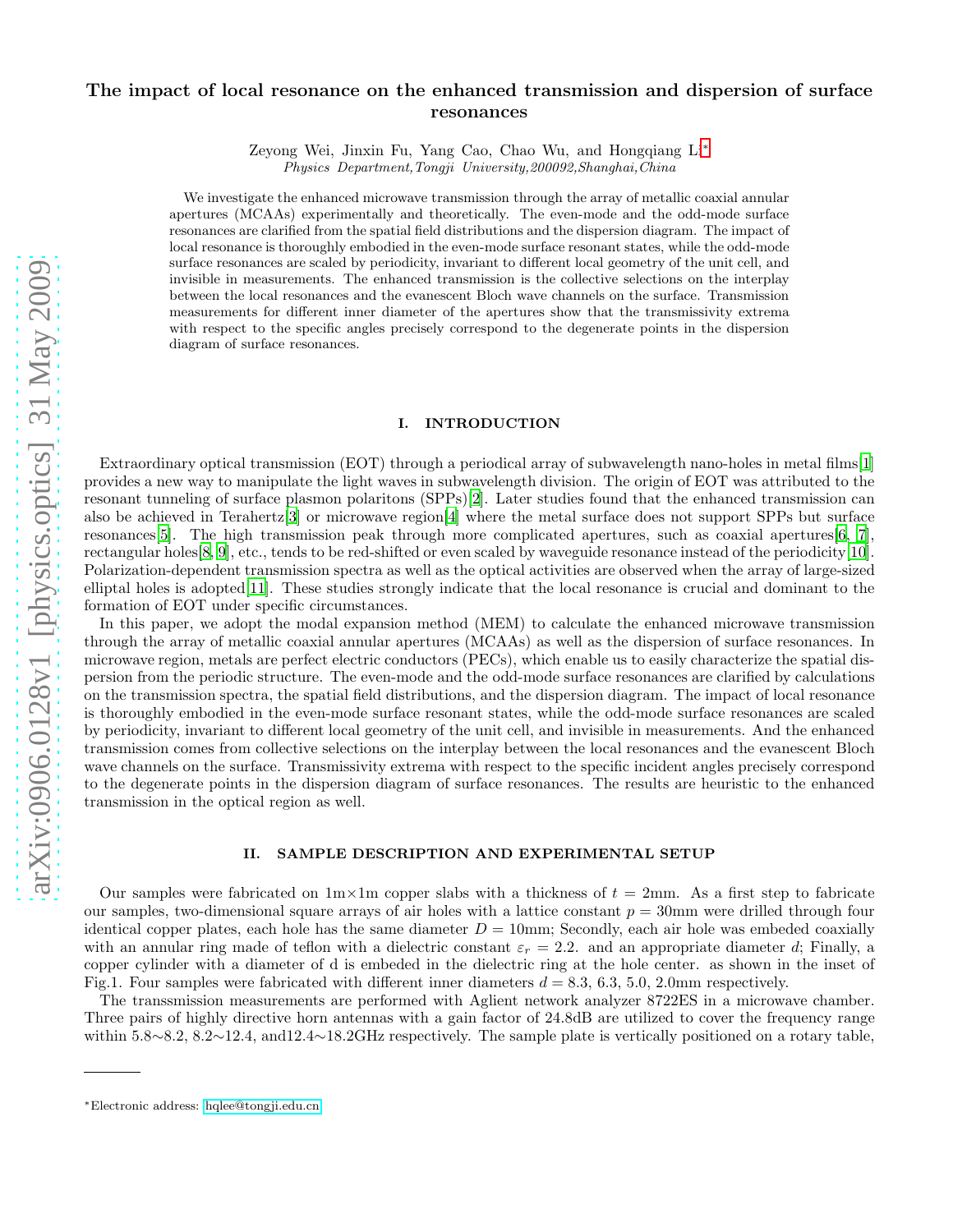at the center of the line between the emitting and the receiving horns, the horn antennas are 5.0 meters apart from each other. Oblique incidence is achieved by rotating the sample plate axially about y axis. Horizontal( $\vec{E}||\hat{x}$ ) or vertical polarized  $(\vec{E} || \hat{y})$  Gaussian beams from the horns give rise to the TM or TE polarized incidence. Transmissivity throught the sample plate is normalized to the wave energy transmitted between the two horn antennas in free space without the sample plate.

#### III. MODAL EXPANSION THEROY

The modal expansion method[\[12\]](#page-4-11) is a powerful tool to calculate the transmission of layered system, for example, one-dimentional metallic grating. The essence of the method is that the electromagnetic wave fields in the specific layers can be decomposed with a series of in-plane eigen-functions correspondingly. The problem can be solved by applying boundary continuum condition at all interfaces. At low frequency region, the wave fields inside the aperture mainly determined by the fundamental waveguide mode, so that the method can be simplified to one-mode theory[\[13\]](#page-4-12) which is fast and convergent.

With the notions stated above, we develop the modal expansion method to deal with two-dimentional(2D) array of MCAAs. We note that the plane wave incidence can not excite  $TEM$  guided mode and all the TM guided modes in a coaxial aperture accounting for its in-plane symmetry. So we only consider the  $TE_{p,q}$  guided mode inside the MCAAs, where the integer pair  $(p, q)$  denotes the mode number[\[14\]](#page-4-13). The magnetic field inside the MCAAs within the region of  $0 < z < h$  can be written as the superposition of all the forward and backward  $TE_{p,q}$  modes:

$$
\vec{H}^{II} = \sum_{p=1}^{\infty} \sum_{q=1}^{\infty} \left( a_{p,q} e^{-i\beta_{p,q}z} - b_{p,q} e^{i\beta_{p,q}z} \right) \beta_{p,q} \vec{g}_{p,q}(x,y), \tag{1}
$$

where  $a_{p,q}$  and  $b_{p,q}$  are the coefficents of the  $(p,q)^{th}$  order of forward and backward guided waves,  $\beta_{p,q}$  is the wavevector along z axis with  $\beta_{p,q} = \sqrt{k^2 - T_{p,q}^2}$ , and  $T_{p,q}$  is the  $q^{th}$  root of eigen function  $J'_p(Td/2)N'_p(TD/2)$  –  $J'_p(TD/2)N'_p(Td/2) = 0$ .  $\vec{g}_{p,q}(x, y)$  is the in-plane mode profile of the  $(p, q)^{th}$  order of guided wave, which can be expressed with  $\vec{g}_{p,q}(x, y) = g_{\rho_{p,q}}(\rho, \phi)\hat{e}_{\rho} + g_{\phi_{p,q}}(\rho, \phi)\hat{e}_{\phi}$  in cylinder coordinates, where

$$
g_{\rho_{p,q}}(\rho,\phi) = \left[N'_p(T_{p,q}d/2) J'_p(T_{p,q}\rho) - J'_p(T_{p,q}d/2) N'_p(T_{p,q}\rho)\right] \sin(p\phi)
$$
  
\n
$$
g_{\phi_{p,q}}(\rho,\phi) = -\frac{p}{\rho} \left[N'_p(T_{p,q}d/2) J_p(T_{p,q}\rho) - J'_p(T_{p,q}d/2) N_p(T_{p,q}\rho)\right] \cos(p\phi)
$$
\n(2)

<span id="page-1-1"></span>The wave fields at the incident side( $z < 0$ ) and the outgoing side ( $z > h$ ) of the slab can be expanded as the superposition of all orders of Bloch waves respectively

$$
\vec{H}^{I} = I_{0,0}e^{-i\vec{k}_{\parallel}\cdot\vec{r}_{\parallel}}e^{-ik_{z_{0,0}}z} + \sum_{m=-\infty}^{+\infty} \sum_{n=-\infty}^{+\infty} R_{m,n}e^{-i(\vec{k}_{\parallel}+\vec{G}_{m,n})\cdot\vec{r}_{\parallel}}e^{-ik_{z_{m,n}}z}
$$
(3)

$$
\vec{H}^{III} = \sum_{m=-\infty}^{+\infty} \sum_{n=-\infty}^{+\infty} T_{m,n} e^{-i(\vec{k}_{\parallel} + \vec{G}_{m,n}) \cdot \vec{r}_{\parallel}} e^{-i k_{z_{m,n}} z}
$$
(4)

where  $I_{0,0}$  represents the coefficent of incident wave,  $\vec{k}_{\parallel} = k_0 \sin(\theta) \hat{e}_x$  is the in-plane wavevector, while  $k_{z_{0,0}} =$  $\sqrt{k_0^2 - |\vec{k}_{\parallel}|^2}$  is the wavevector along z axis.  $R_{m,n}$  and  $T_{m,n}$  are the coefficents of the  $(m,n)^{th}$  reflected and transmitted Bloch waves.  $\vec{G}_{m,n} = \hat{e}_x \frac{2\pi m}{p} + \hat{e}_y \frac{2\pi n}{p}$  is the Bloch wavevector of square lattice, where  $\hat{e}_x$  and  $\hat{e}_y$  are the unit vectors of reciprical space in cartesian coordinate representations. After matching the wave fields of the three regions at two interfaces  $z = 0$  and  $z = h$ , we have

<span id="page-1-0"></span>
$$
\sum_{m=-\infty}^{\infty} \sum_{n=-\infty}^{\infty} \Omega_{m,n,p,q}(I_{0,0}\delta_{m}\delta_{n} + R_{m,n}) = a_{p,q} + b_{p,q}
$$
\n
$$
\sum_{m=-\infty}^{\infty} \sum_{\substack{\varepsilon_{0} \\ \varepsilon_{0}}}^{\infty} (I_{0,0}\delta_{m}\delta_{n} - R_{m,n}) = \sum_{p=1}^{\infty} \sum_{q=1}^{\infty} \frac{\Omega_{m,n,p,q}^{*}\beta_{p,q}}{\varepsilon_{r}} (a_{p,q} + b_{p,q})
$$
\n
$$
\sum_{m=-\infty}^{\infty} \sum_{n=-\infty}^{\infty} \Omega_{m,n,p,q} T_{m,n} = a_{p,q} e^{-i\beta_{p,q}h} + b_{p,q} e^{i\beta_{p,q}h}
$$
\n
$$
\frac{k_{z_{m,n}}}{\varepsilon_{0}} T_{m,n} = \sum_{p=1}^{\infty} \sum_{q=1}^{\infty} \frac{\Omega_{m,n,p,q}^{*}\beta_{p,q}}{\varepsilon_{r}} [a_{p,q} e^{-i\beta_{p,q}h} - b_{p,q} e^{i\beta_{p,q}h}] \tag{5}
$$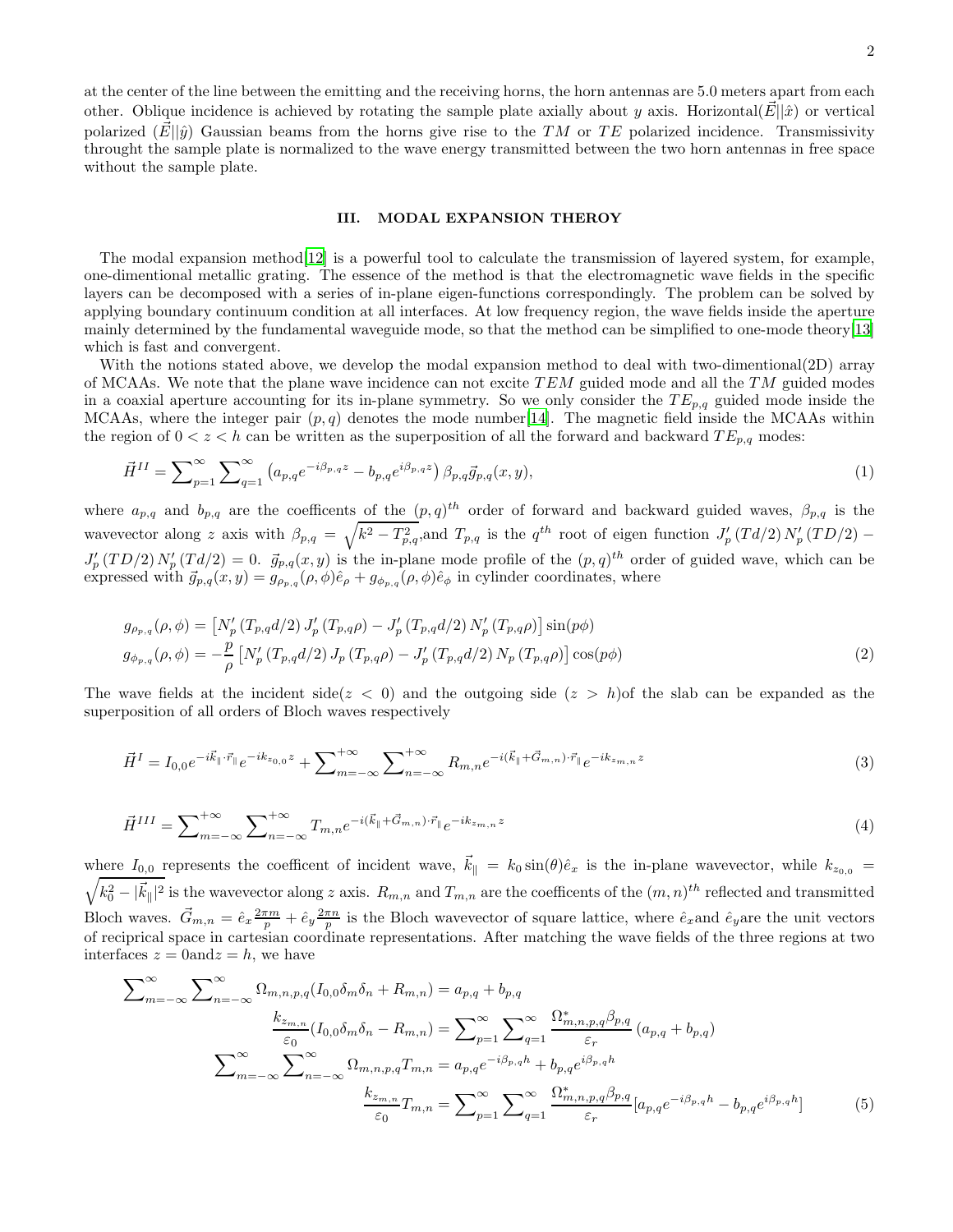where  $\Omega_{m,n,p,q} = \int_0^{2\pi} d\phi \int_a^b d\rho e^{i(\vec{k}_{\parallel} + \vec{G}_{m,n}) \cdot \vec{r}_{\parallel}} \vec{g}_l^*(\rho, \phi)$  is an overlap intergral, denoting the coupling coefficent from a Bloch wave channel  $(m, n)^{th}$  to a guilded wave channel  $(p, q)^{th}$ . We expand a plane wave  $e^{-ik_{\parallel} \rho \cos(\phi - \theta)}$  in the form of  $\sum_{l=0}^{\infty} \frac{1}{l!} \left[-ik_{\parallel}\rho\cos{(\phi-\theta)}\right]^l$  in cylinder coordinates to solve EQs[\(5\)](#page-1-0). Then we derived coefficents of the transmitted or reflected Bloch waves for the linear EQs[\(5\)](#page-1-0)

$$
T_{m,n} = \Omega_{m,n,p,q}^{*} \frac{k_{z_{m,n}}}{\beta_{p,q}} (a_{p,q} e^{-i\beta_{p,q}h} - b_{p,q} e^{i\beta_{p,q}h})
$$
  

$$
R_{m,n} = I_{0,0} \delta_m \delta_n - \Omega_{m,n,p,q} \frac{k_{z_{m,n}}}{\beta_{p,q}} (a_{p,q} - b_{p,q})
$$
 (6)

As surface resoances are intrinsic properties of the system, we can extract the dispersion of surface resonances by assigning a zero value to the incidence, i.e., omitting the term  $I_{0,0}e^{i\vec{k}_{\parallel}\cdot\vec{r}_{\parallel}}e^{-ik_{z_{0,0}}z}$  in EQ[\(3\)](#page-1-1), and solving the eigen-value of  $EQs(5)$  $EQs(5)$ .

#### IV. EVEN-MODE OR ODD-MODE SURFACE RESONANCES

Circular dots and solid lines in Fig.1) presented the measured and calculated transmission spectra under normal incidence  $(\theta = 0^{\circ})$  for samples with different inner diameters  $d = 8.3, 6.3, 5.0, 2.0$ mm. For the sample with  $d = 8.3$ mm, the measured transmission peak reaches unity at  $8.64\text{GHz}$  (Fig.1a)). When the inner diameter d becomes smaller, the transmission peak at  $8.64GHz$  becomes blue-shifted. In good agreement with the peak and lineshape of the measured curves, the calculated transmission spectra also possess two narrow transmission peaks with fano lineshape at 9.99GHz and 14.12GHz irrespective to the inner diameter d. These additional transmission peaks are scaled by periodicity of the structure. Fig.2) presents frequencies of the transmission peaks under normal incidence  $(\theta = 0^{\circ})$  with respect to different inner diameters d. We calculate the spatial field distributions on the slab to better understand the formation and the underlying mechanism of these two kinds of transmission peaks.  $Fiq3$ ) presents the electric field component and the power flow component in  $xz$  plane on the slab surface with respect to the two transmission peak at 8.64GHz and at 9.99GHz. For the narrow resonant peak at 9.99GHz, calculations on the spatial field distribution show that the electric field component along z axis is anti-symmetric to the  $z = \frac{h}{2}$  plane at both sides of the plate, which is rightly the field distribution of an odd-mode surface resonance [\[15\]](#page-4-14), as shown in  $Fig.3b$ ) and  $Fig.3d$ ). It is reasonable that its frequency is mainly decided by the periodicity and symmetry of the array, and indifferent to the local geometry of apertures, in that most field energy near the metallic surface distributes far from the apertures with the minimum in them, as shown in Fig.3d). In other words, the odd-mode surface resonance is almost blind to the aperture. While the shifted broad transmission peaks in  $Fig.2$ ) come from the even-mode surface resonant states in that the electric field component along z axis is symmetric to the  $z = \frac{h}{2}$  plane at both sides of the plate with most field energy localized inside the aperture as well as its vicinity near the surface, as shown in  $Fig.3a$ ) and  $Fig.3c$ ) for the transmission peak at 8.64GHz respectively. The normalized strength of the electric field inside the aperture can be enhanced to 1<sup>∼</sup>2 orders depending on the straitness of the radial gap width  $(D - d)/2$ . The field enhancement may be applied to the near-field probing or nonlinear optics [\[16\]](#page-4-15). The frequency of an odd-mode surface resonance  $f_{m,n}^{Odd}(k_x)$ is slightly lower than Rayleigh frequency  $f_{m,n}^{Rayleigh}(k'_{//}) = \frac{c}{p} \sqrt{(k'_x + m)^2 + (k'_y + n)^2}$  where Wood anomaly happens [\[17,](#page-4-16) [18\]](#page-4-17),  $k'_{//} = (k_x, k_y) \cdot p/(2\pi)$  is the normalized wavevector. For example, at  $k_x = k_y = 0$ ,  $f_{1,0}^{Rayleigh} \approx 9.993GHz$ is slightly higher than  $f_{1,0}^{Odd} \simeq 9.990 \text{GHz}$  for the array of holes  $(d = 8.3mm)$ . With the increase of d, the frequency  $f_{m,n}^{Odd}(k'_{//})$  suffers an imperceptible blue-shift. All the even-mode branches in  $Fig.2)$  are confined within the intervals devided by the frequencies  $\{f_{m,n}^{Odd}\}$  of odd-mode surface resonances, and tends to asymptotic to the lower bound with the increase of d. The features imply that the even-mode surface resonances are the collective selections on the interplay between the waveguide resonance and in-plane evanescent diffractive channels.

### V. ANGULAR DEPENDENT TRANSMISSION SPECTRA AND DISPERSION DIAGRAM OF SURFACE RESONANCES

We calculate the dispersion diagram of surface resonances for all polarizations, as shown in the solid or dashed lines in Fig.4) for the even-mode or odd-mode surface resonant states.We also measured the transmission spectra through all four samples under oblique incidence. The mesured transmissivity is plotted in colormap as a function of frequency and the in-plane wavevector  $\vec{k}_{\parallel} = \frac{2\pi f}{c_0} \sin(\theta) \hat{e}_x$ , converted from the incident angle  $\theta$ . For the sample of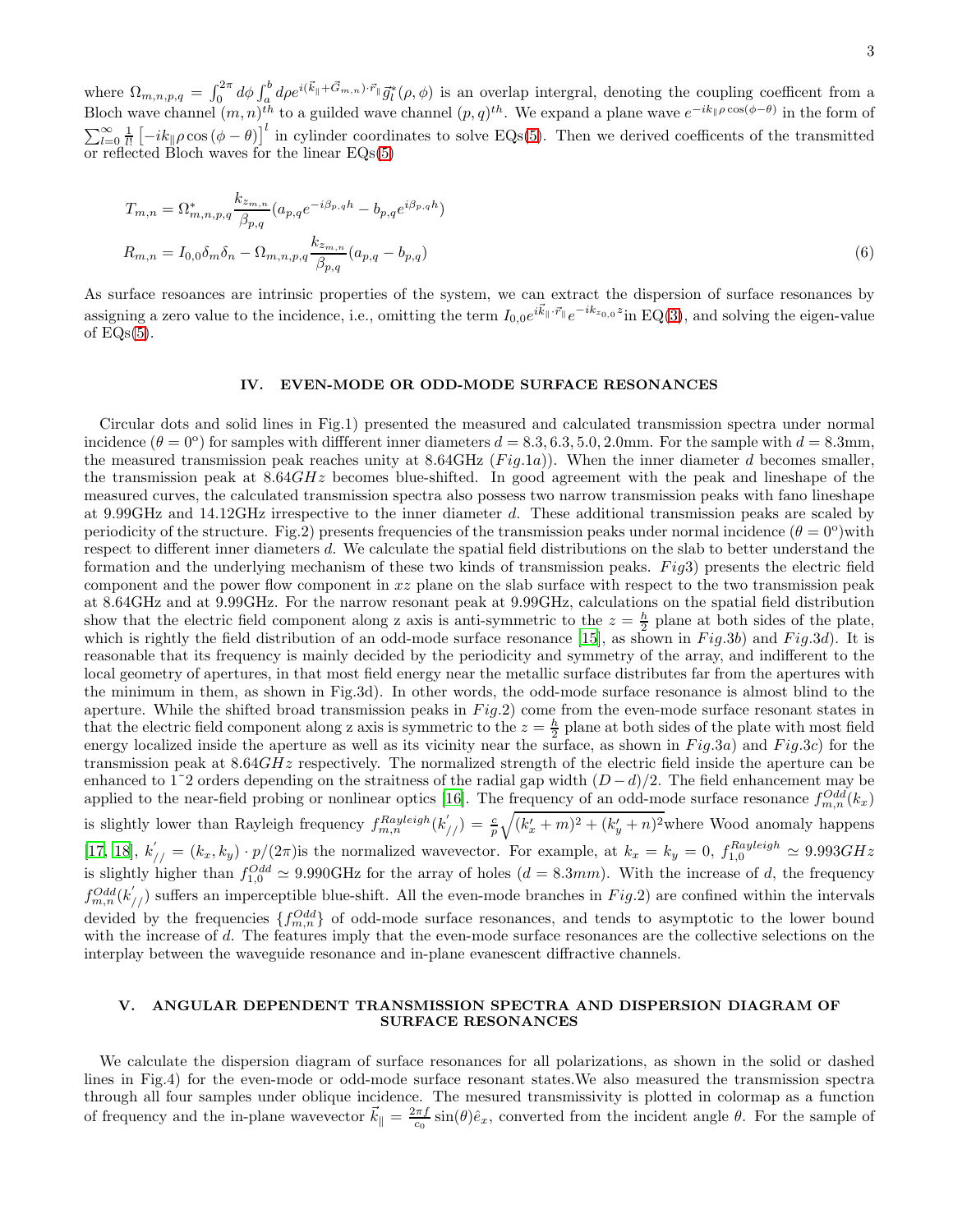$d = 8.3$ mm, a transmission peak at  $f = 8.64$ GHz in TE polarization is not shifted almost under any incidence angles (see Fig.4a)), reaching unity at normal incidence with  $\theta = 0^{\circ}$ . A similar result has been predicted in a previous study on the rectangular holes<sup>[\[10\]](#page-4-9)</sup>. For the other three samples, the first transmission peak in  $TE$  polarization become dispersive alternatively with respect to the incident angles, the experimental data for  $d = 6.3, 5.0, 2.0$ mm is shown in Fig.4c, 4e, 4g) respectively. It implies that the local resonance of the sample with  $d = 8.3$ mm lies below the limit of Rayleigh frequency while above it for other samples, as we know that a local resonance will couple with different Bloch channels when it is below or above Rayleigh frequency.

Below the limit of Rayleigh frequency  $f_{1,0}^{Rayleigh}$ , there only exist  $\vec{G}(-1,0)$  and  $\vec{G}(0,0)$  Bloch channels. Without the projection of wave vector component of the incidence along y axis, the TE polarized waves incident in the  $y = 0$ plane can not couple with these Bloch channels. So for  $d = 8.3$ mm, without the assistance from any Bloch channels, we can observe a flat polariton branch in  $TE$  mode, as shown in Fig.4a). Meanwhile the TM polarized incidence in the y = 0 plane can be coupled to the  $\vec{G}(-1, 0)$  Bloch channel due to the same reason; the TM poliarized surface resonant states in even mode comes from the interference between the waveguide resonance and the  $\vec{G}(-1, 0)$  Bloch channels, giving rise to two anti-symmetric asymptotic branches in  $Fig.4b$ ). The bright curvatures for measured data prove the existance of the two branches, as shown  $Fig.4b$ ). Thus the role of local resonance on the surface waves below  $f_{1,0}^{Rayleigh}$  is revealed. 1,0

More diffractive channels lie above  $f_{1,0}^{Rayleigh}$ , such as  $\vec{G}(0,\pm 1)$ , and  $\vec{G}(\pm 1,\pm 1)$  etc. When d becomes smaller, the waveguide resonance will shift across  $f_{1,0}^{Rayleigh}$  from below. TE polarized incidence will couple with the waveguide resonance via  $\vec{G}(0, \pm 1)$ , and $\vec{G}(-1, \pm 1)$  channels, resulting in different features of dispersion diagrams and transmission spectra. As an example, for the sample with  $d = 6.3$ mm, the three branches below  $f_{1,1}^{Odd} = 14.12 \text{GHz}$  are rightly the consequence of the interplay between the local resonance and the  $\vec{G}(0, \pm 1), \vec{G}(-1, \pm 1)$  channels under TE polarized incidence. As shown in Fig.4c), the bright-colored curvature exactly fits the curve of the lowest branch with the brightest point at the location ( $k_x = \pi/p$ , f = 9.97GHz), which is the four-fold degenerate point about  $\vec{G}(-1, \pm 1)$ , and  $\vec{G}(0, \pm 1)$ . The maximal transmissivity at the Brillouin zone boundary means that the strongest coupling between the local resonance and the Bloch channels is likely to occur at the degenrate states with high symmetry. The coupling between local resonance and diffractive channels will induce highly inhomogeneous field distribution on the surface, resulting in the opening of bandgaps, similar to the case of corrugated metallic surface [\[19](#page-4-18)]. As shown in Fig.4c), existence of two bandgaps between the three branches verifies the analysis. The coupling will inevitably induce the split of the frequency at the degenrate points. We notice that right above the "brightest" state  $(k_x = \pi/p$ ,  $f = 9.97 \text{GHz}$ , the second TE polarized branch in even mode converge with four odd-mode branches  $(-1, \pm 1)$  and  $(0, \pm 1)$  at the degenerate state( $k_x = \pi/p$ , f =11.12GHz) on BZ boundary. The degeneracy demonstrates that the state also possesses anti-symmetric distribution of the spatial field and minimum transmissivity. It also applies for Fig.4e) and Fig.4g); the superposed bright curvature on the second branch becomes weaker, reaching minimum at the four-fold degenerate state. The rule governs all dispersion diagrams in TM polarization, on the second branch at  $k_x = \pi/p$ , the third branch at  $k_x = \pi/2p$  and  $k_x = 3\pi/2p$ , the fourth branch at  $k_x = \pi/2p$  in Fig.4b,d,f,h). Transmission extrema at the degenerate states are understandable. Considering these brightest states with four-fold degeneracy, they are likely to couple with the incident waves with strongly localized field within the apertures and have zero group velocity along any direction within the  $xy$  plane. Meanwhile, the odd-mode surface resonant states are invisible in measurements, and the geometry of apertures has little impact on the odd-mode branches.

## VI. CONCLUSION

In summary, we perform microwave experiments and rigorous modal expansion method to investigate the enhanced microwave transmission through the array of metallic coaxial annular apertures (MCAAs) as well as the dispersion of surface resonances. The even-mode and the odd-mode surface resonances are clarified theoretically by the spatial field distributions and the dispersion diagram. The impact of local resonance is thoroughly embodied in the evenmode surface resonant states. While the odd-mode surface resonant states, invisible in measurements, are scaled by periodicity, invariant to different local geometry of the unit cell. The enhanced transmission is the collective selections on the interplay between the local resonances and the evanescent Bloch channels on the surface. Transmissivity reaches extrema at the degenerate points in the dispersion diagram of surface resonances. The work provides a holisitc description on the interplay between the local resonance and the plane wave excitations via evanesent Bloch channels.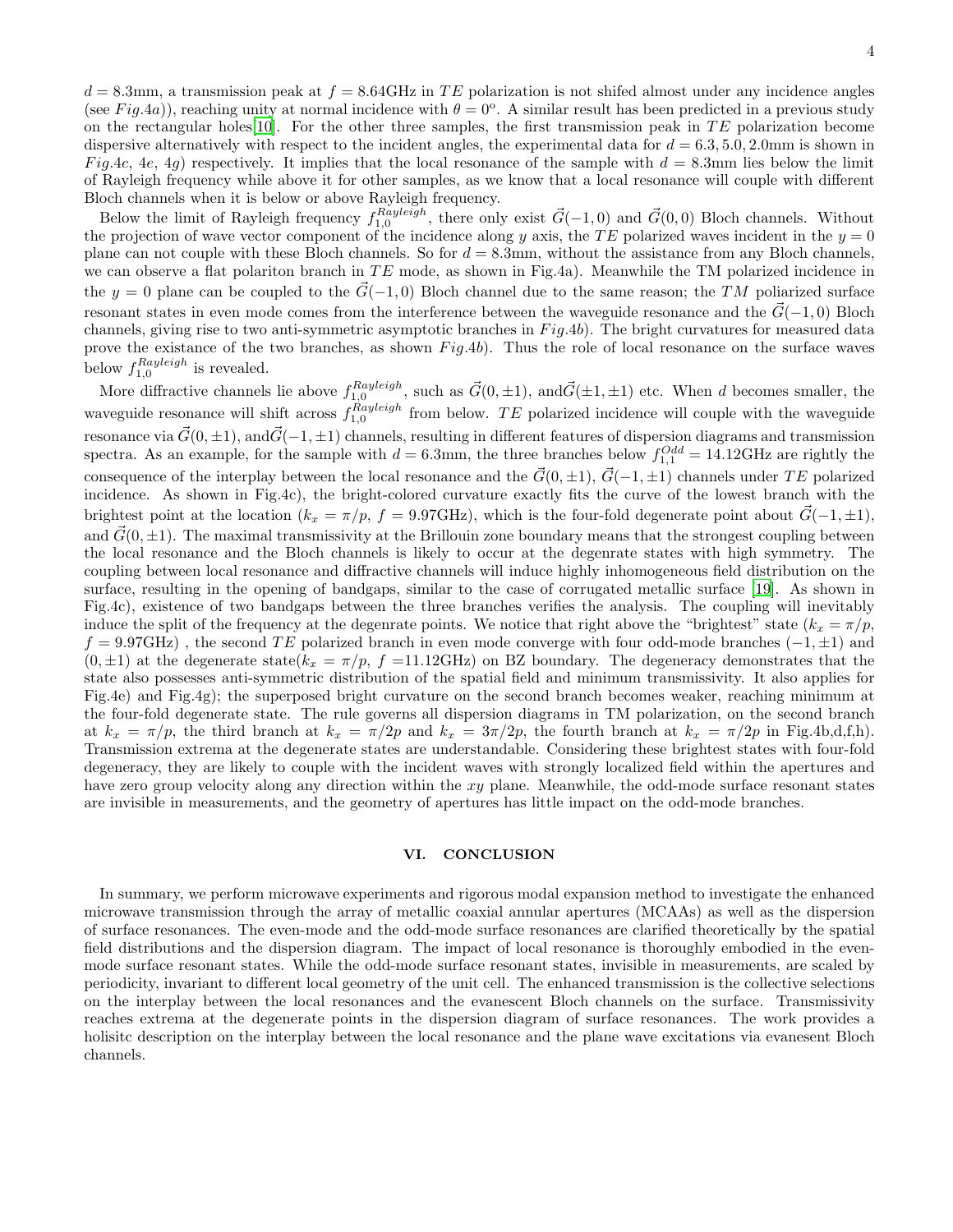#### Acknowledgments

This work was supported by the National 863 Program of China (Grant No.2006AA03Z407), NSFC (Grant No.10574099, No.60674778), CNKBRSF(Grant No.2006CB921701), NECT, STCSM and Shanghai Education and Development Foundation (No. 06SG24).

- <span id="page-4-0"></span>[1] T. W. Ebbesen, H. J. Lezec, H. F. Ghaemi et al.," Extraordinary optical transmission through sub-wavelength hole arrays," Nature 391,667-669 (1998).
- <span id="page-4-1"></span>[2] H. F. Ghaemi, T. Thio, D. E. Grupp et al.," Surface plasmons enhance optical transmission through subwavelength holes," Phys. Rev. B 58,6779-6782 (1998).
- <span id="page-4-2"></span>[3] J. A. Porto, F. J. Garcia-Vidal, and J. B. Pendry," Transmission Resonances on Metallic Gratings with Very Narrow Slits," Phys. Rev. Lett. 83,2845 (1999).
- <span id="page-4-3"></span>[4] M. Beruete, M. Sorolla, I. Campillo et al.," Enhanced millimeter wave transmission through quasioptical subwavelength perforated plates," IEEE Trans. Antennas Propag. 53,1897-1903 (2005).
- <span id="page-4-4"></span>[5] J. B. Pendry, L. Martin-Moreno, and F. J. Garcia-Vidal," Mimicking surface plasmons with structured surfaces," Science 305,847-848 (2004).
- <span id="page-4-5"></span>[6] F. I. Baida, D. Van Labeke, G. Granet et al.," Origin of the super-enhanced light transmission through a 2-D metallic annular aperture array: a study of photonic bands," Appl. Phys. B 79,1-8 (2004).
- <span id="page-4-6"></span>[7] W. J. Fan, S. Zhang, B. Minhas et al.," Enhanced infrared transmission through subwavelength coaxial metallic arrays," Phys. Rev. Lett. 94,033902 (2005).
- <span id="page-4-7"></span>[8] K. J. K. Koerkamp, S. Enoch, F. B. Segerink et al.," Strong influence of hole shape on extraordinary transmission through periodic arrays of subwavelength holes," Phys. Rev. Lett. 92,183901 (2004).
- <span id="page-4-8"></span>[9] K. L. van der Molen, K. J. Klein Koerkamp, S. Enoch et al.," Role of shape and localized resonances in extraordinary transmission through periodic arrays of subwavelength holes: Experiment and theory," Phys. Rev. B 72,045421 (2005).
- <span id="page-4-9"></span>[10] Z. C. Ruan and M. Qiu," Enhanced transmission through periodic arrays of subwavelength holes: The role of localized waveguide resonances," Phys. Rev. Lett. 96,233901 (2006).
- <span id="page-4-10"></span>[11] R. Gordon, A. G. Brolo, A. McKinnon et al.," Strong polarization in the optical transmission through elliptical nanohole arrays," Phys. Rev. Lett. 92,037401 (2004).
- <span id="page-4-11"></span>[12] P. Sheng, R. S. Stepleman, and P. N. Sanda, "Exact eigenfunctions for square-wave gratings: Application to diffraction and surface-plasmon calculations," Physical Review B 26, 2907 (1982).
- <span id="page-4-12"></span>[13] P. Lalanne, J. P. Hugonin, S. Astilean, M. Palamaru, and K. D. Moller, "One-mode model and Airy-like formulae for one-dimensional metallic gratings," J Opt a-Pure Appl Op 2, 48-51 (2000).
- <span id="page-4-13"></span>[14] J. D. Jackson, Classical Electrodynamics (John Wiley & Sons, New York, 1999).
- <span id="page-4-14"></span>[15] L. Martin-Moreno, F. J. Garcia-Vidal, H. J. Lezec et al.," Theory of Extraordinary Optical Transmission through Subwavelength Hole Arrays," Phys. Rev. Lett. 86, 1114-1117 (2001).
- <span id="page-4-15"></span>[16] J. A. H. van Nieuwstadt, M. Sandtke, R. H. Harmsen et al.," Strong modification of the nonlinear optical response of metallic subwavelength hole arrays," Phys. Rev. Lett. 97, 146102 (2006).
- <span id="page-4-16"></span>[17] R W Wood," On a Remarkable Case of Uneven Distribution of Light in a Diffraction Grating Spectrum," Proceedings of the Physical Society of London269 (1902).
- <span id="page-4-17"></span>[18] R. W. Wood," Anomalous Diffraction Gratings," Physical Review 48,928-936 (1935).
- <span id="page-4-18"></span>[19] W. L. Barnes, T. W. Preist, S. C. Kitson et al.," Physical origin of photonic energy gaps in the propagation of surface plasmons on gratings," Phys. Rev. B 54, 6227-6244 (1996).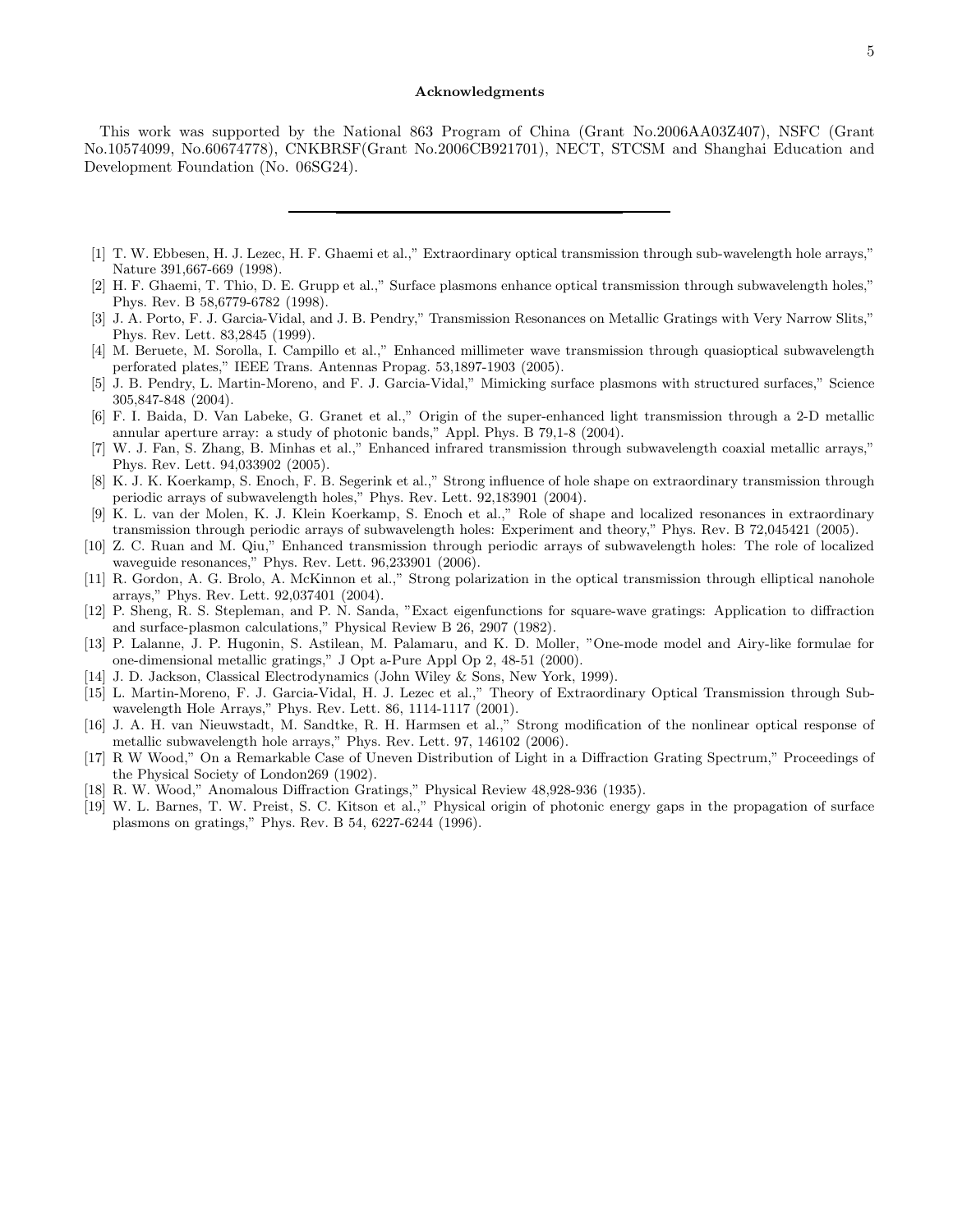# Figure captions:

FIG.1.Simulated(lines) and Measured(open circles) transmission spectra through the array of MCAAs with different inner diameter  $d = 8.3 \text{mm(a)}, 6.3 \text{mm(b)}, 5.0 \text{mm(c)}, 2.0 \text{mm(d)}$  respectively. The inset presents the photo of the sample  $(d = 8.3$ mm)

FIG.2.Resonant frequencies of even mode(solid lines) and odd mode(dashed lines) under normal incidence ( $k_{\parallel} = 0$ ) with respect to the inner diameter d varying in the range of  $0.0 \sim 4.9$ mm. The measured frequencies for different samples are marked with stars.

FIG.3. Spatial field distributions of the even/odd surface mode in xz plane for the sample with  $d = 8.3$ mm. (a) E field, even; (b) E field, odd; (c) Power flow, even; (d)Power flow, odd

FIG.4. Dispersion relations of even surface resonances (solid lines) and odd surface surface resonances (dashed lines) for samples with different inner diameter  $d = 8.3, 6.3, 5.0,$  and 2.0mm. (a), (c), (e), (g) for TE polarization and (b), (d),( f), (h) for TM polarization. Frequency f is normalized to the limit of Rayleigh frequency  $c0/p = 9.993 \text{GHz}$ . Measured transmittivities with respective to the in-plane wave vector and frequency are plotted in color-scale.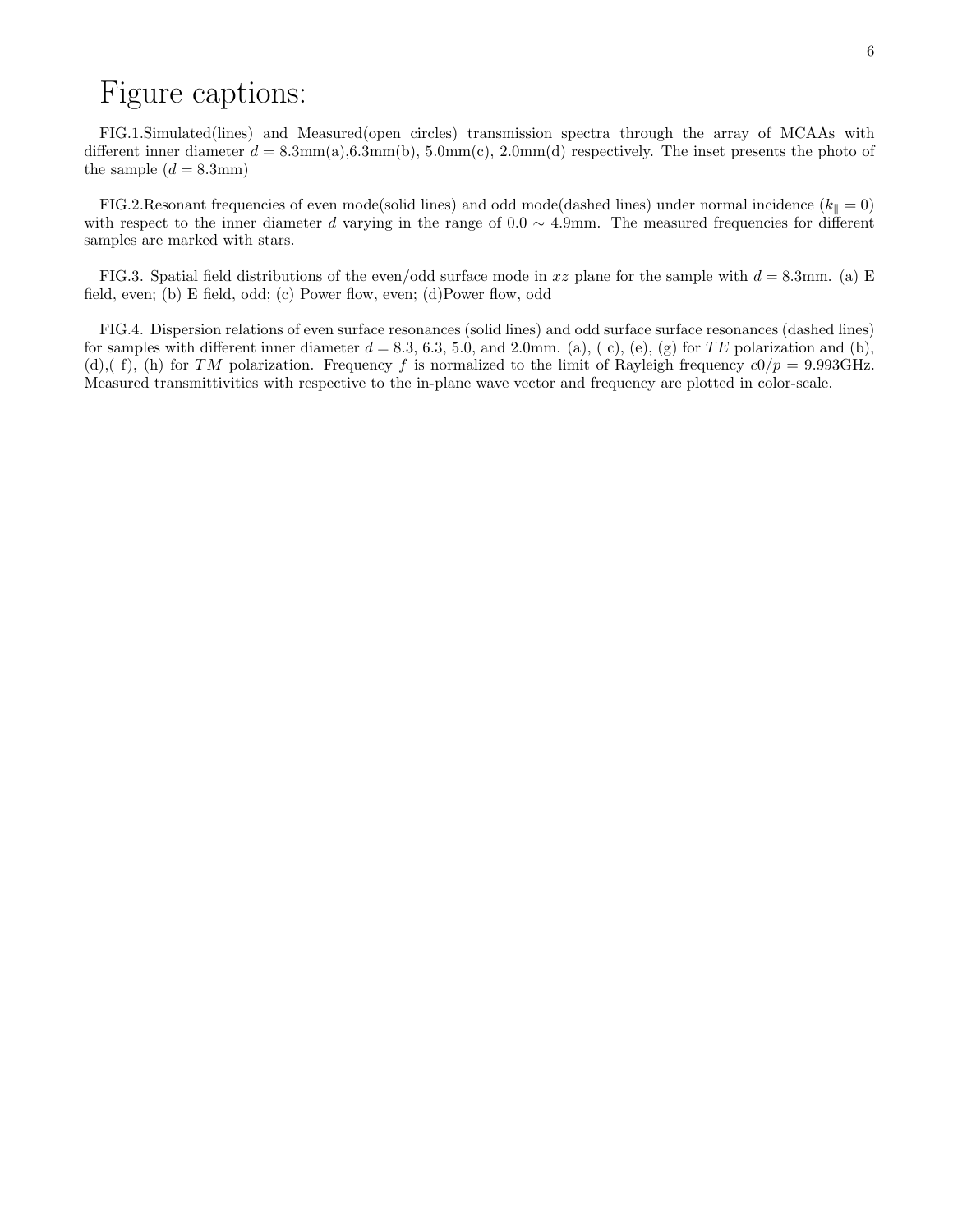

FIG.1.Simulated(lines) and Measured(open circles) transmission spectra through the array of MCAAs with different inner diameter  $d = 8.3 \text{mm}(a), 6.3 \text{mm}(b), 5.0 \text{mm}(c), 2.0 \text{mm}(d)$  respectively. The inset presents the photo of the sample  $(d = 8.3$ mm)



FIG.2.Resonant frequencies of even mode(solid lines) and odd mode(dashed lines) under normal incidence ( $k_{\parallel} = 0$ ) with respect to the inner diameter d varying in the range of  $0.0 \sim 4.9$ mm. The measured frequencies for different samples are marked with stars.